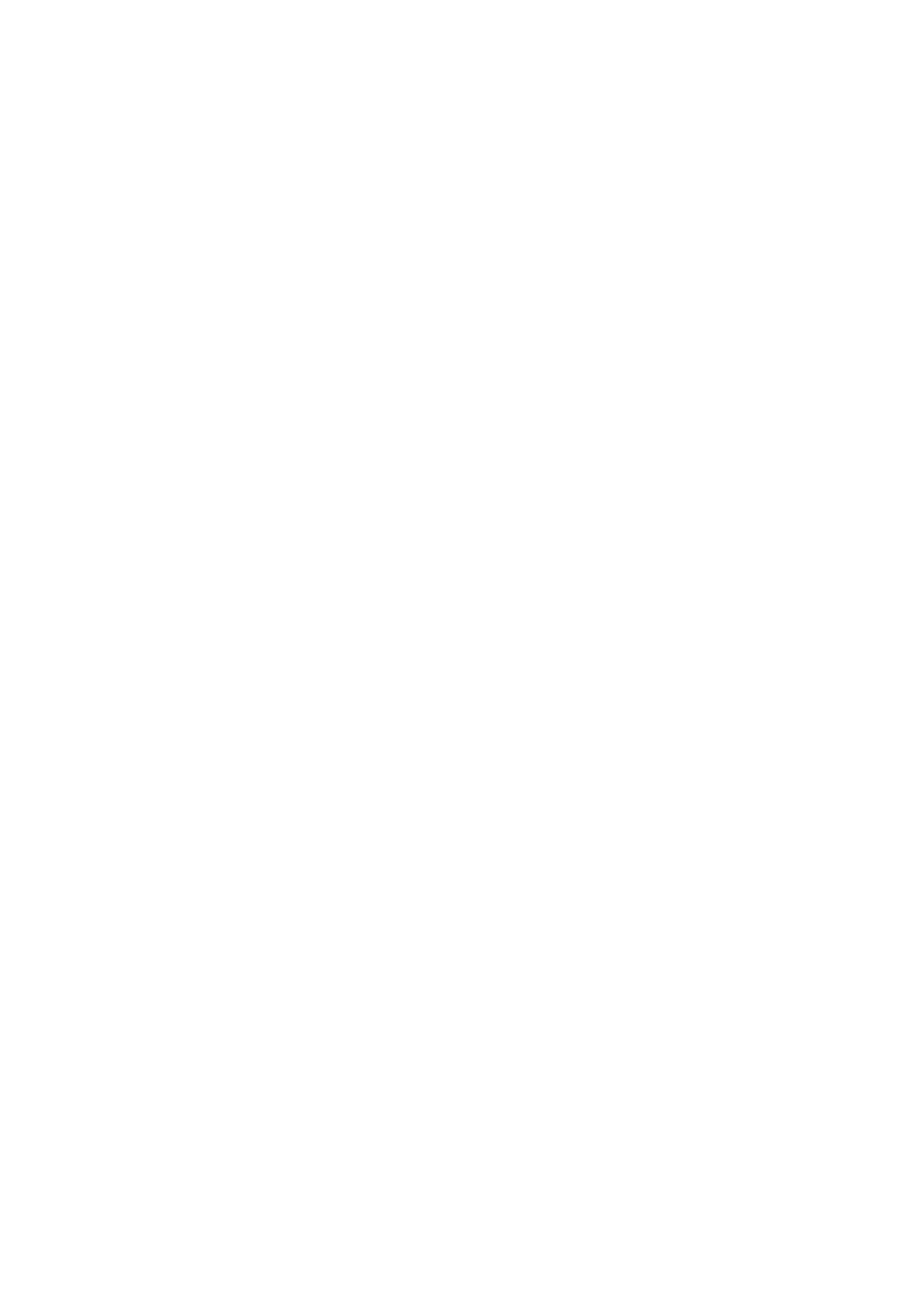#### **ANNEX**

## **FURTHER REMINDER OF THE OBLIGATION TO NOTIFY FLAG STATES WHEN EXERCISING CONTROL AND COMPLIANCE MEASURES**

#### **BACKGROUND**

1 The special measures to enhance maritime security contained in SOLAS chapter XI-2 and the ISPS Code specify and delineate, *inter alia*, the obligations of SOLAS Contracting Governments (Contracting Governments) as a flag, port and coastal States.

2 The enforcement of the provisions of either SOLAS chapter XI-2 or the ISPS Code confers specific responsibilities with respect to notification and involvement of the Administration (i.e. the State whose flag the ship is entitled to fly or the flag State) when control measures or steps are taken against one of its ships (SOLAS regulation XI-2/9.3.1).

3 In such cases the Contracting Government taking control measures or steps against a ship is also required to notify the Organization (SOLAS regulation XI-2/9.3.1).

4 Since the entry into force of the special measures to enhance maritime security on 1 July 2004, there have been a number of reported instances where those obligations have not been met.

#### **DISCUSSION**

5 The full and effective implementation of the provisions of SOLAS chapter XI-2 and of the ISPS Code requires the full and complete participation, co-operation and collaboration of all stakeholders. Each Contracting Government in its capacity as the Administration has, *inter alia*, the obligation to ensure that the requirements of SOLAS chapter XI-2 and the ISPS Code are implemented by the ships entitled to fly its flag; and that such ships maintain continuous compliance with their obligations under the aforesaid provisions. Administrations are also responsible for oversight of the recognized security organizations they have authorized to act on their behalf.

6 The Control and compliance measures stipulated in SOLAS regulation XI-2/9 have been designed to ensure, *inter alia*, a consistent approach to the application of the "enforcement" provisions of the SOLAS chapter XI-2 and of the ISPS Code. SOLAS regulation XI-2/9.3.1 creates a clear and unambiguous obligation on the part of any officer who is duly authorized by a Contracting Government to exercise control (the duly authorized officer), when imposing control measures or steps against a ship to forthwith inform in writing the Administration, specifying the control measures imposed or steps taken and the reasons thereof. Also the Contracting Government imposing the control measures or steps is required to notify the recognized security organization, which issued the certificate relating to the ship concerned, and the Organization when any such control measures have been imposed or steps taken. In this respect "forthwith" means without delay by the most expeditious means.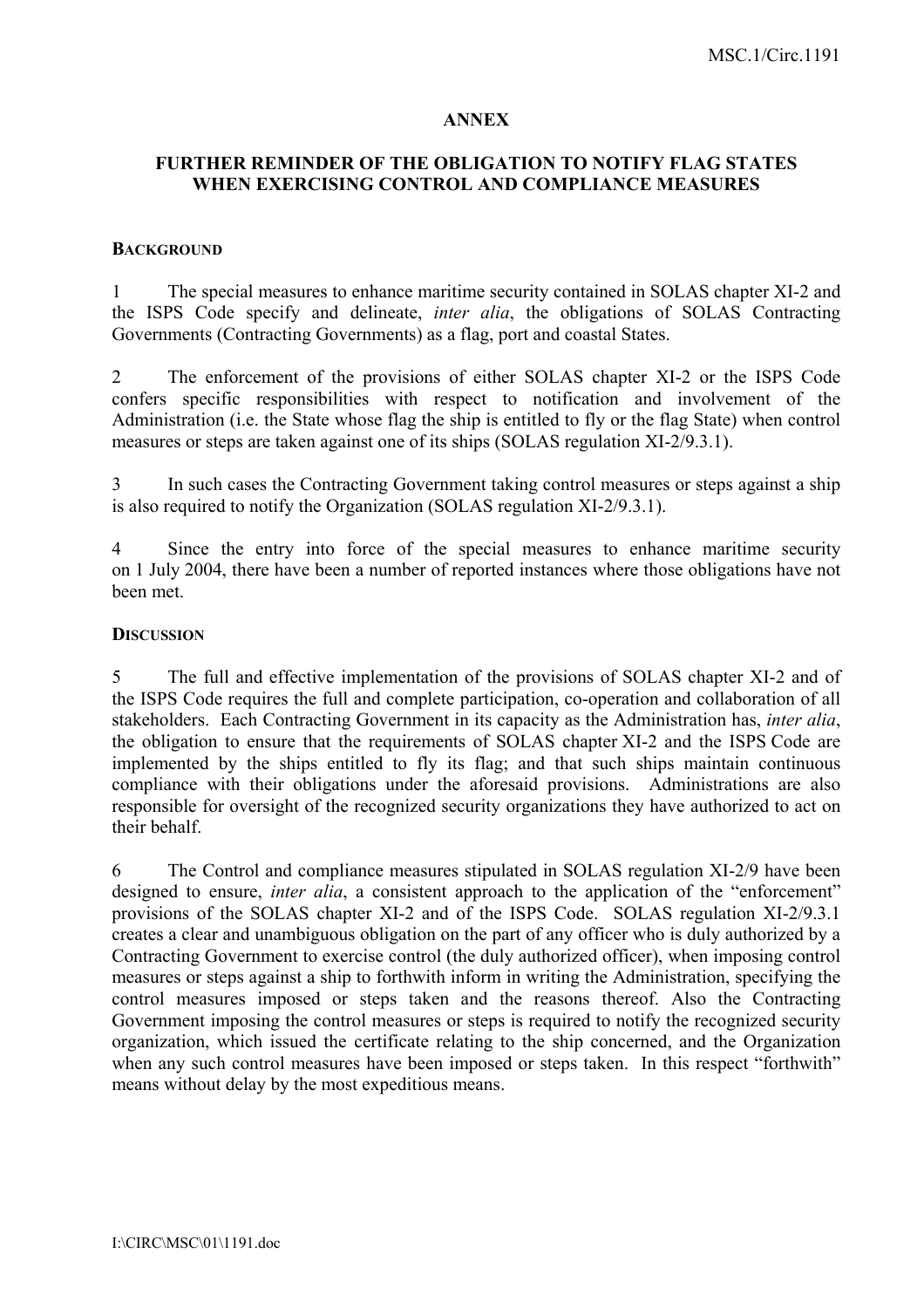7 The purpose of the aforesaid provision is to include the Administration as a full partner in the implementation of SOLAS chapter XI-2 and of the ISPS Code and to enable the Administration to take any other corrective actions it might deem fit under the prevailing circumstances (see also paragraph 10 below). Additional amplification concerning the actions of duly authorized officer and interactions with the Administration may be found in paragraph 1.13 of the Interim Guidance on Control and compliance measures to enhance maritime security adopted by resolution MSC.159 $(78)^1$  which states:

ìWhen a Contracting Government imposes control measures on a ship, the Administration should, without delay, be contacted with sufficient information to enable the Administration to fully liaise with the Contracting Government (ISPS Code paragraph  $B/4.35$ ).<sup>n</sup>

8 The purpose of requiring the Contracting Governments exercising control and compliance measures to notify the Administration concerned is not simply a formality. Notification permits the Administration:

- − to provide, if necessary, to the Contracting Governments exercising control and compliance measures, security-related information about the ship and/or the shipboard personnel or in relation to any flag State security-related requirements;
- to initiate any additional corrective measures that it considers necessary with respect to the ship, the shipboard personnel, the Company and/or its fleet;
- to evaluate and assess the performance of the recognized security organizations acting on its behalf;
- to consider, based on authoritative information, the actions of the Contracting Government exercising control and compliance measures; and
- to communicate and liaise with the State to which the ship might be proceeding after its departure from the territory of the Contracting Government exercising control and compliance measures.

9 The Organization is expected, *inter alia*, to collate the notification on the control measures or steps taken by Contracting Governments in the course of Control and compliance measures and to make them available to the Maritime Safety Committee for its consideration and appropriate actions.

# **REMINDER**

10 Contracting Governments and all duly authorized officers are reminded of the obligation of each and every Contracting Government when it takes control measures or steps against a ship to notify, as required by SOLAS regulation XI-2/9.3.1:

- the Administration; and
- the recognized security organization which has issued the International or the Interim International Ship Security Certificate of the ship, if appropriate; and
- the Organization.

 $\frac{1}{1}$ See annex 2 to MSC/Circ. 1111.